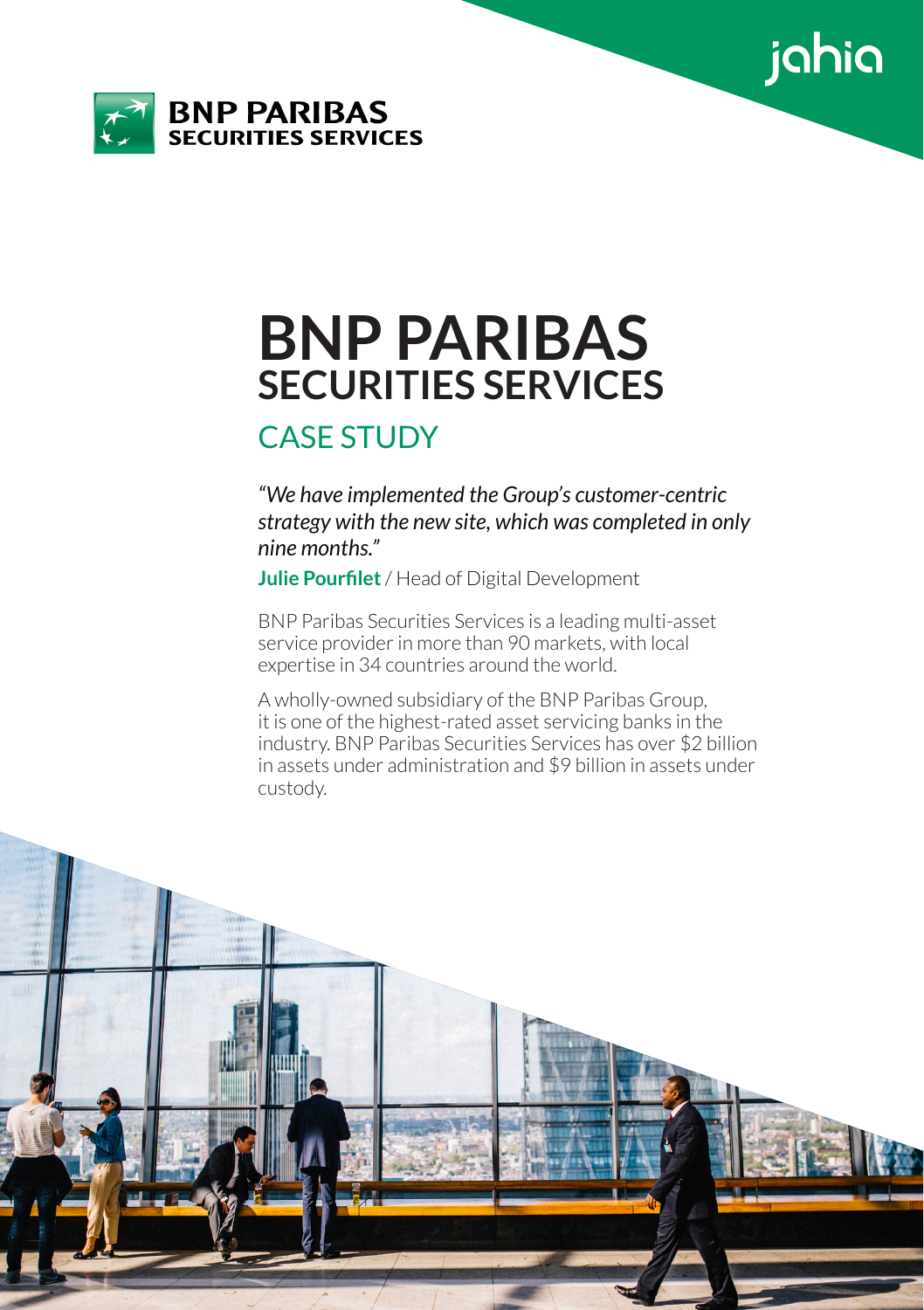DX product(s)

jContent (formerly DX Manager 7.1)

Type of project implemented

**Website** 

New website launched

2017 Number of sessions per month

### 23,000 sessions

Number of website visitors per month

### 19,000 visitors

Number of managed pages

+500 pages

Integration partner

Smile

**"OUR WEBSITE IS THE ENTRY POINT FOR ALL PROSPECTS: IT IS CENTRAL TO OUR ENTIRE ACQUISITION STRATEGY."** 

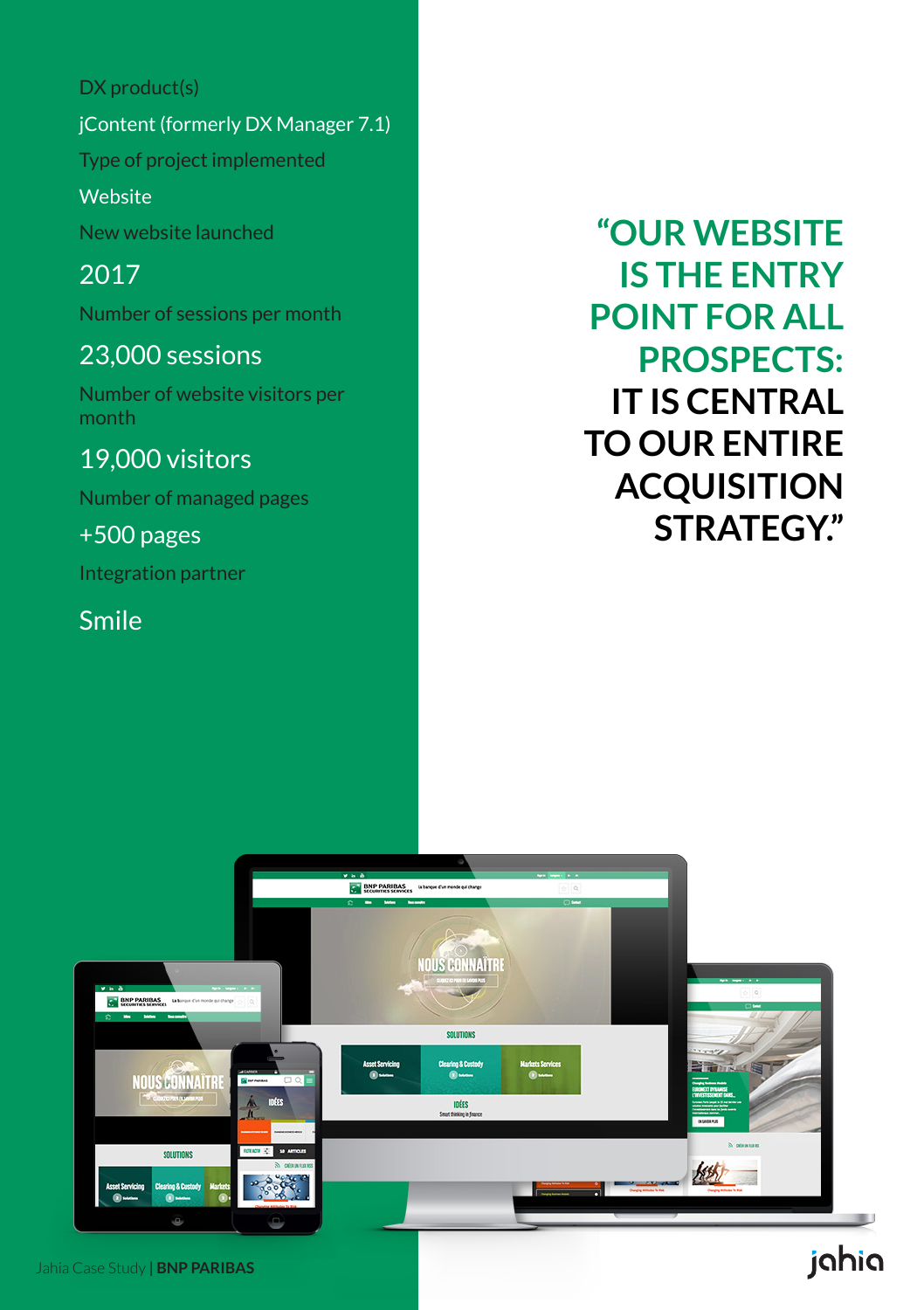#### The Challenge

BNP Paribas Securities Services must stand out in a competitive international environment and in a market with a long purchasing cycle. Their website is the main entry point for prospects: it must be content-rich, with localization and multilingual capabilities to address the specific needs of certain markets. All this with the clear objective to generate qualified B2B leads.

#### *"We chose Jahia based on the recommendation of our integrator. The platform met all of our requirements."*

**Julie Pourfilet** / Head of Digital Development

#### The Jahia Experience

In only 9 months, the website of BNP Paribas Securities Services has been completely redesigned, from user journey mapping to technical deployment of the new site with fully revamped graphics and content. This redesign made it possible to bring the site in line with the brand identity and customer-centric strategy of the BNP Paribas Group.

Thanks to reusable templates and other useful tools provided by jContent, such as customizable URLs or the translation feature, the digital team was able to accomplish an amazing feat by completing this website in record time.

#### The Business Value

With the Jahia platform, BNP Paribas Securities Services now has:

- $\rightarrow$  Fully autonomous teams who can publish content on the site efficiently, using templates optimized for organic SEO and user experience.
- $\rightarrow$  A website that communicates with other applications in different environments thanks to the platform's integration capabilities.
- $\rightarrow$  A digital team that is now focusing on the customer journey personalization possibilities offered by jExperience.

*"Our new site allows us to move towards Account-Based Marketing: a strategy in which campaigns will be personalized for each customer account."*

#### **securities.bnpparibas.com**

# ighig